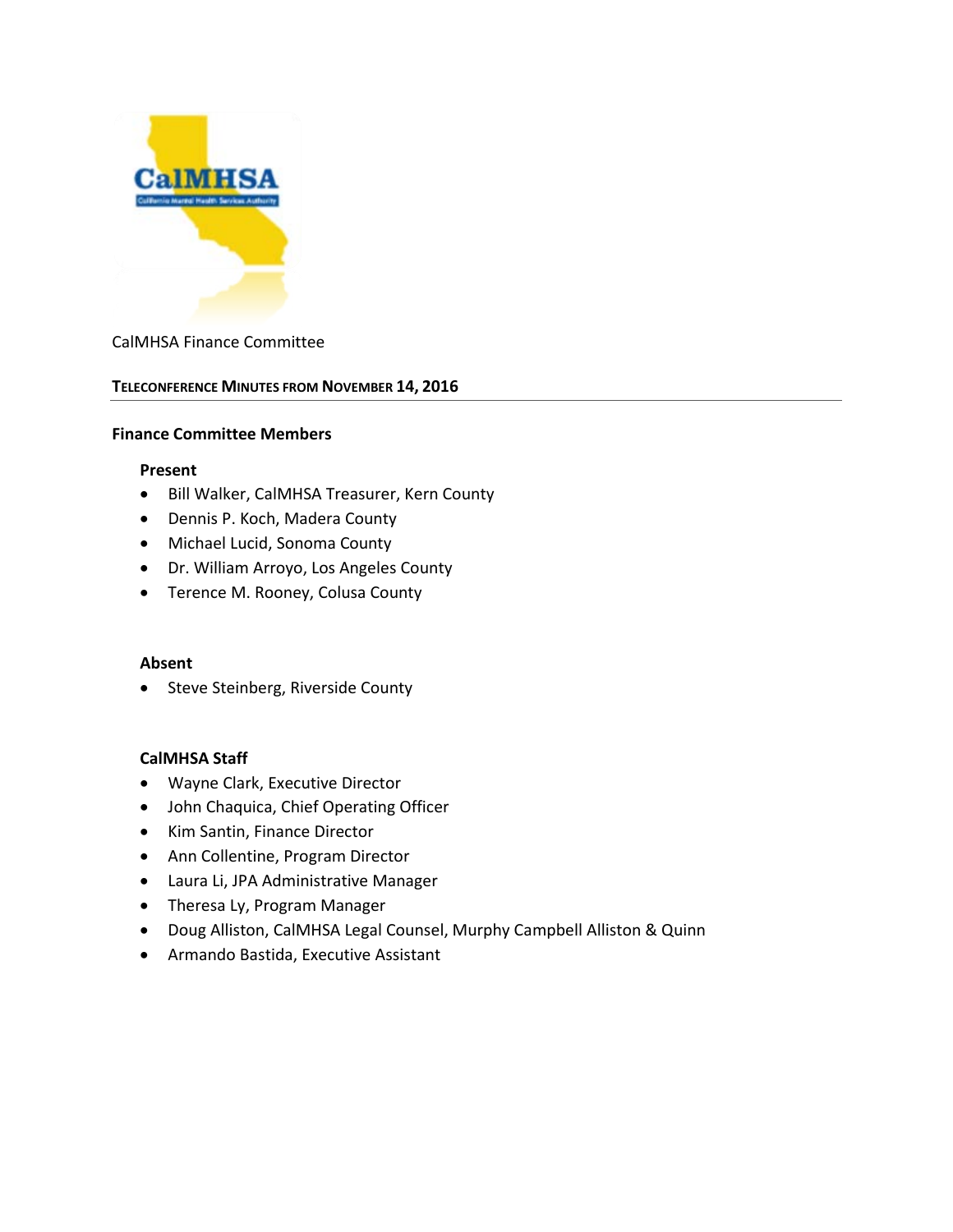# 1. **Call to Order**

The CalMHSA Finance Committee teleconference was called to order at 3:02 p.m. on November 11, 2016 by Finance Committee Chair Bill Walker, Kern County.

# 2. **Roll Call and Public Comment Instructions**

JPA Administrative Manager, Laura Li, CalMHSA, called roll and a quorum was established. All participants were asked to introduce themselves. Treasurer, Bill Walker, Kern County, proceeded to review the public comment instructions, noting that items not on the agenda would be reserved for public comment at the end of the meeting.

#### 3. **Consent Calendar**

Treasurer, Bill Walker asked the committee for any changes to the following items:

#### Routine Matters:

• Minutes from the September 26, 2016 Finance Committee Teleconference

### Reports/Correspondence:

- Program Payments
- Treasurer's Report as of September 2016

None were proposed.

### **Action: Approval of the consent calendar.**

### **Motion: Michael Lucid, Sonoma County Seconded: William Arroyo, Los Angeles County**

Public comment was heard from the following individual(s): *None*

### 4. **Cash Flow Management as of October 31, 2016**

Treasurer, Bill Walker provided a brief overview of the current cash balance and projected cash flow. Cash Balance at the end of October is \$10.6 million. Finance Director, Kim Santin provided an overview of projected cash flow and indicated revisions are included in the projections. Additionally, Ms. Santin confirmed invoices for fund development (LCG) had been distributed via certified mail to all county Behavioral Health Directors, on November 4, 2016, however no payments have been received as of yet.

### **Action: For information and discussion.**

Public comment was heard from the following individual(s): *None*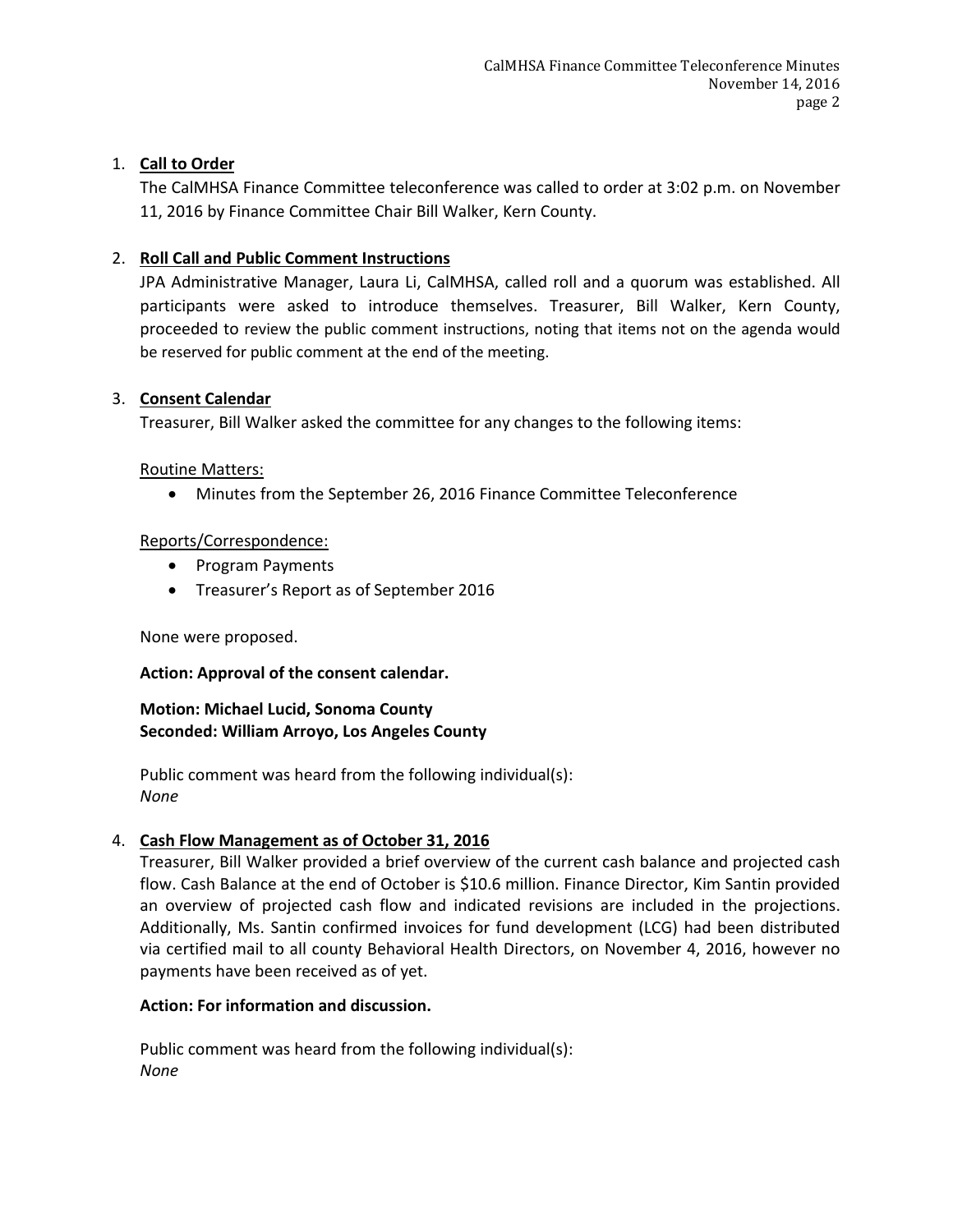## 5. **New Three Year Financial Sustainability Plan for the Statewide PEI Project**

Treasurer, Bill Walker provided an overview of the three year financial sustainability plan for statewide PEI projects and noted the importance of emphasizing counties could use non MHSA funds for this contribution. He reiterated the recommendation for local funding from counties being 4%.

Both Mr. Walker and Dr. Wayne Clark, noted that in recent conversations with other county members, given the challenges of the invoicing process, some members would prefer to have 1% of MHSA funds taken off the top in order to reduce the burden on counties. They emphasized that the 1% solution would appeal more to new directors who have not dealt with Board of Supervisors, would promote fairness since each county would be contributing the same percentage and would allow counties to have equal buy in to all the projects.

After extensive discussion the committee members agreed to recommend the three year financial sustainability plan for statewide PEI projects and directed staff to explore funding from the 1% off the top MHSA funds

**Action: Recommend the three year financial sustainability plan for funding at the minimum 4% of local funding from the counties for statewide PEI projects to the Board of Directors and direct staff to explore funding Statewide PEI Projects from the 1% distribution formula off the top of MHSA funds.**

**Motion: Michael Lucid, Sonoma County Seconded: Terence M. Rooney, Colusa County**

Public comment was heard from the following individual(s):

*None*

# 6. **Complexities Related to Non-paying Counties**

Treasurer, Bill Walker provided an overview of the complexities related to non-paying counties. The discussion centered on fairness of all counties contributing 4% versus the reality that counties are not contributing and still reaping the rewards. Given the many factors for consideration, topic will be presented to the Board of Directors.

**Action: Discuss and provide direction to staff for Board discussion at December 15, 2016 Board of Directors Meeting.**

**Motion: Dennis P. Koch, Madera County Second: William Arroyo, Los Angeles County**

Public comment was heard from the following individual(s): *None*